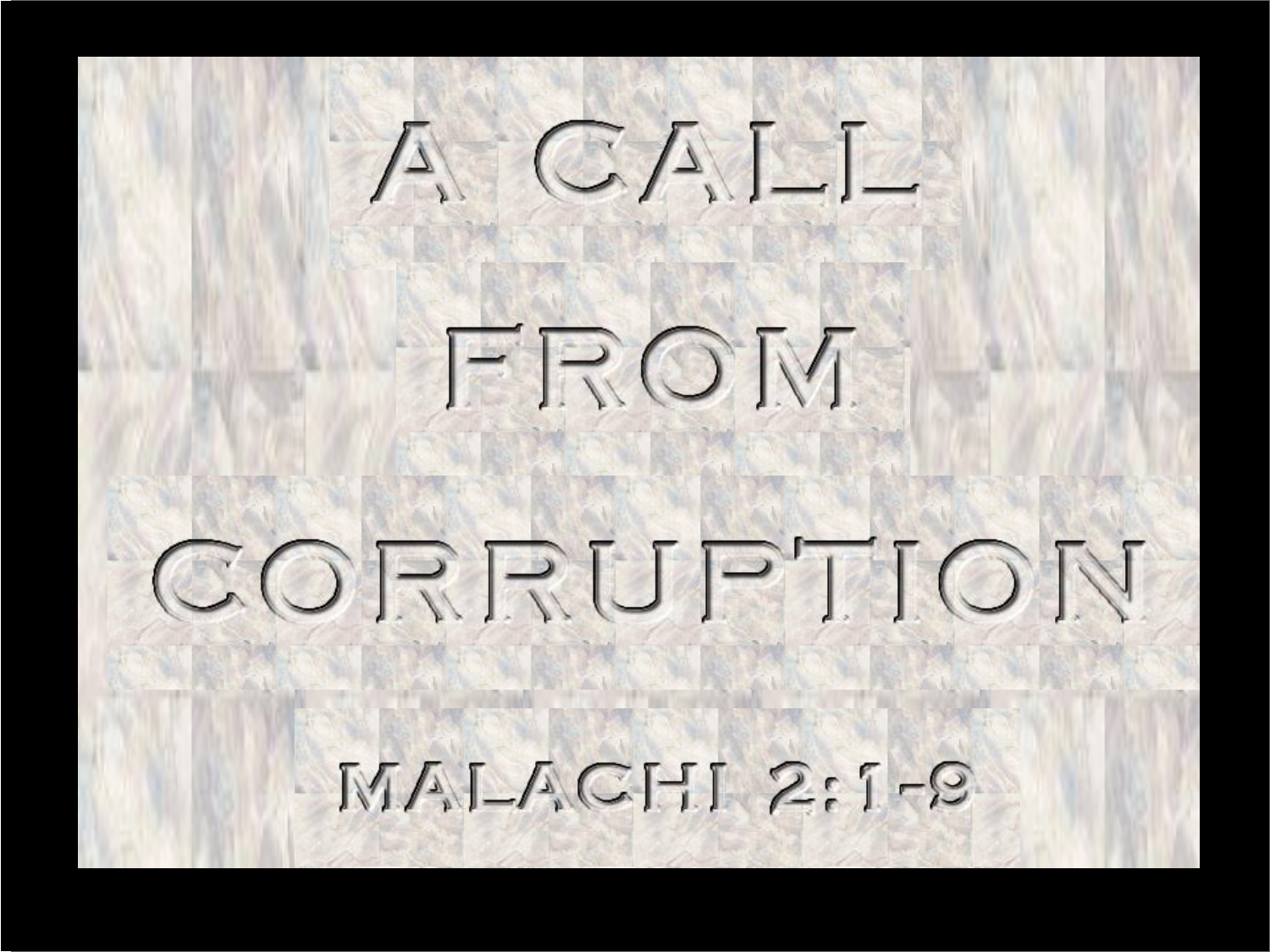#### **Malachi 2:1-9**

**1 And now, O ye priests, this commandment is for you. 2 If ye will not hear, and if ye will not lay it to heart, to give glory unto my name, saith the LORD of hosts, I will even send a curse upon you, and I will curse your blessings: yea, I have cursed them already, because ye do not lay it to heart.**

**3 Behold, I will corrupt your seed, and spread dung upon your faces, even the dung of your solemn feasts; and one shall take you away with it.**

**4 And ye shall know that I have sent this commandment unto you, that my covenant might be with Levi, saith the LORD of hosts.**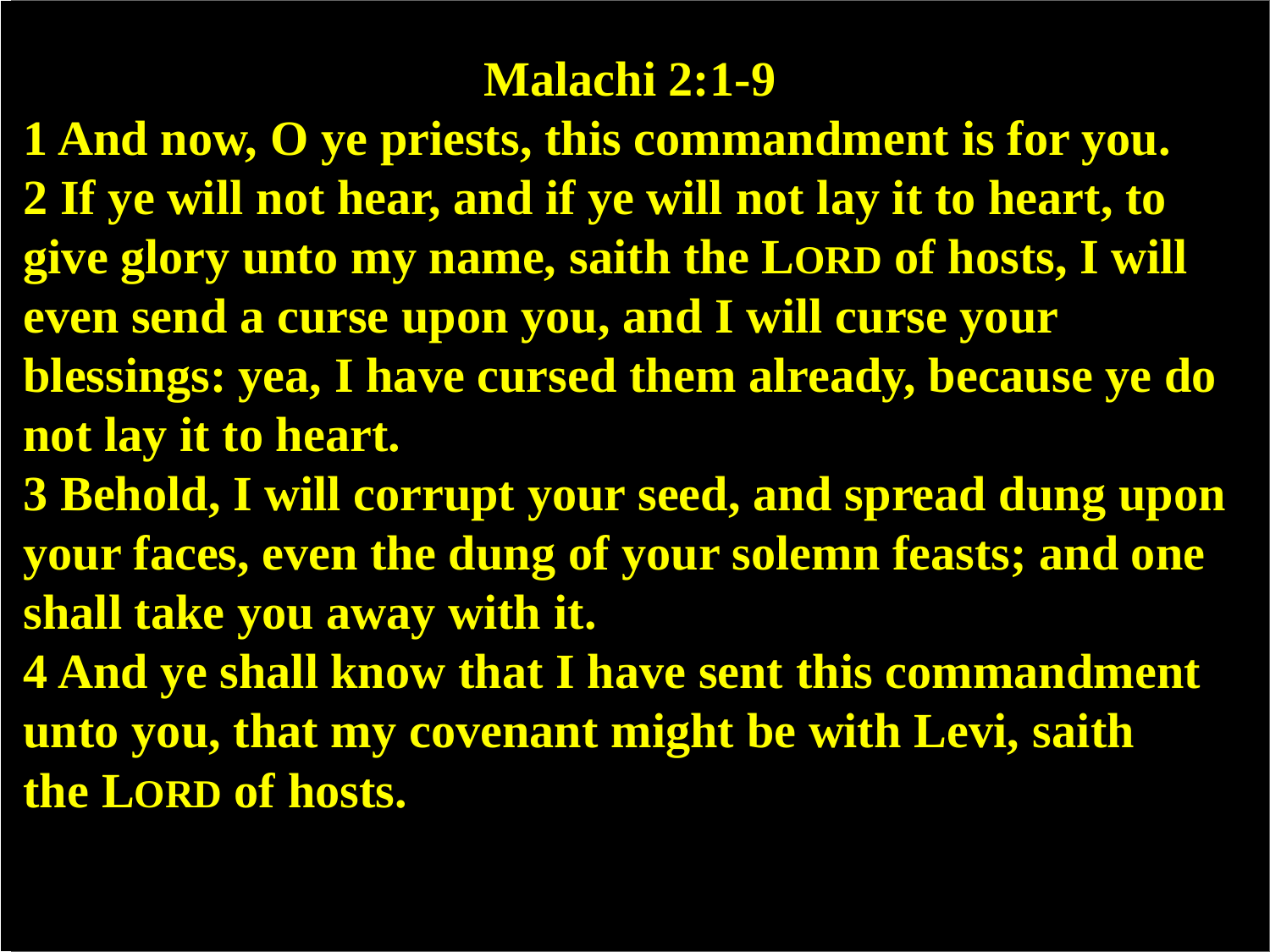#### **Malachi 2:1-9 - continued**

- **5 My covenant was with him of life and peace; and I gave them to him for the fear wherewith he feared me, and was afraid before my name.**
- **6 The law of truth was in his mouth, and iniquity was not found in his lips: he walked with me in peace and equity, and did turn many away from iniquity.**
- **7 For the priest's lips should keep knowledge, and they should seek the law at his mouth: for he is the messenger of the LORD of hosts.**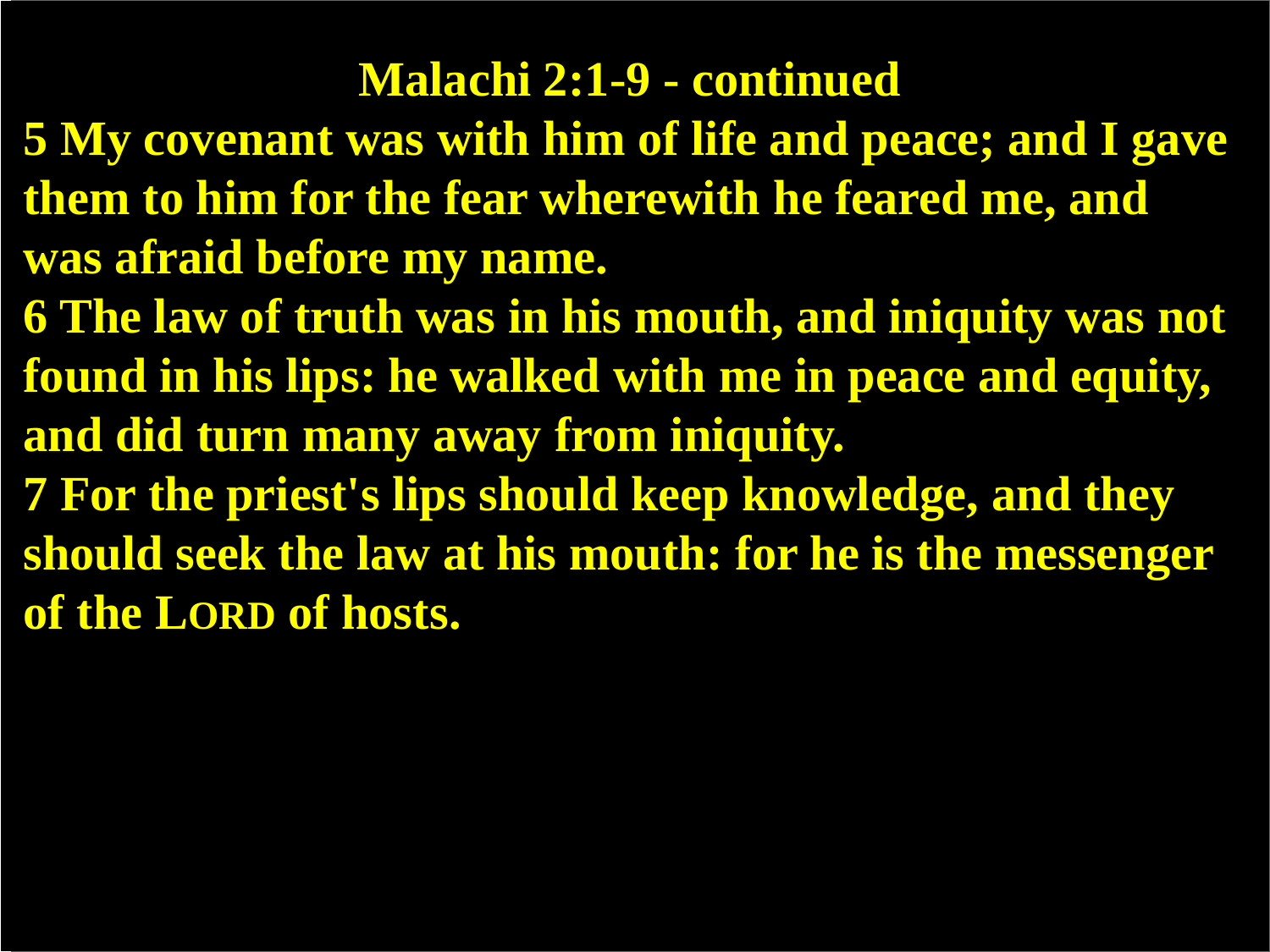**Malachi 2:1-9 - continued 8 But ye are departed out of the way; ye have caused many to stumble at the law; ye have corrupted the covenant of Levi, saith the LORD of hosts. 9 Therefore have I also made you contemptible and base before all the people, according as ye have not kept my ways, but have been partial in the law.**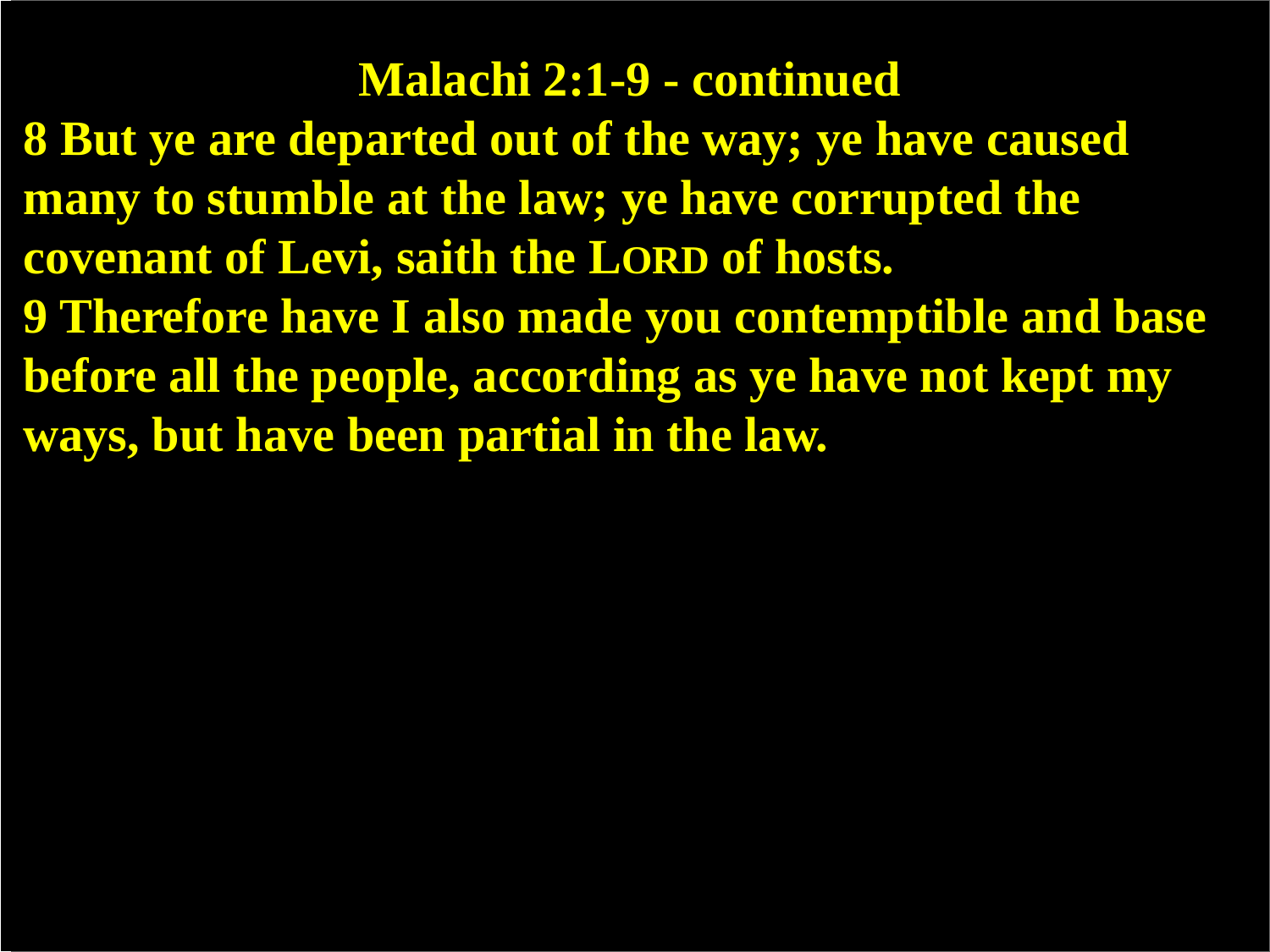#### **I. God's Disdain for a Corrupted Priesthood (vv 1-4)**

**A. Corruption often begins when listening ends (vv 1-2) 1. Failure to hear is a problem of the heart 2. Failure to hear diminishes God's glory 3. Failure to hear denies God's blessings Deuteronomy 11:26-28 26 Behold, I set before you this day a blessing and a curse; 27 A blessing, if ye obey the commandments of the LORD your God, which I command you this day: 28 And a curse, if ye will not obey the commandments of the LORD your God, but turn aside out of the way which I command you this day, to go after other gods, which ye have not known.**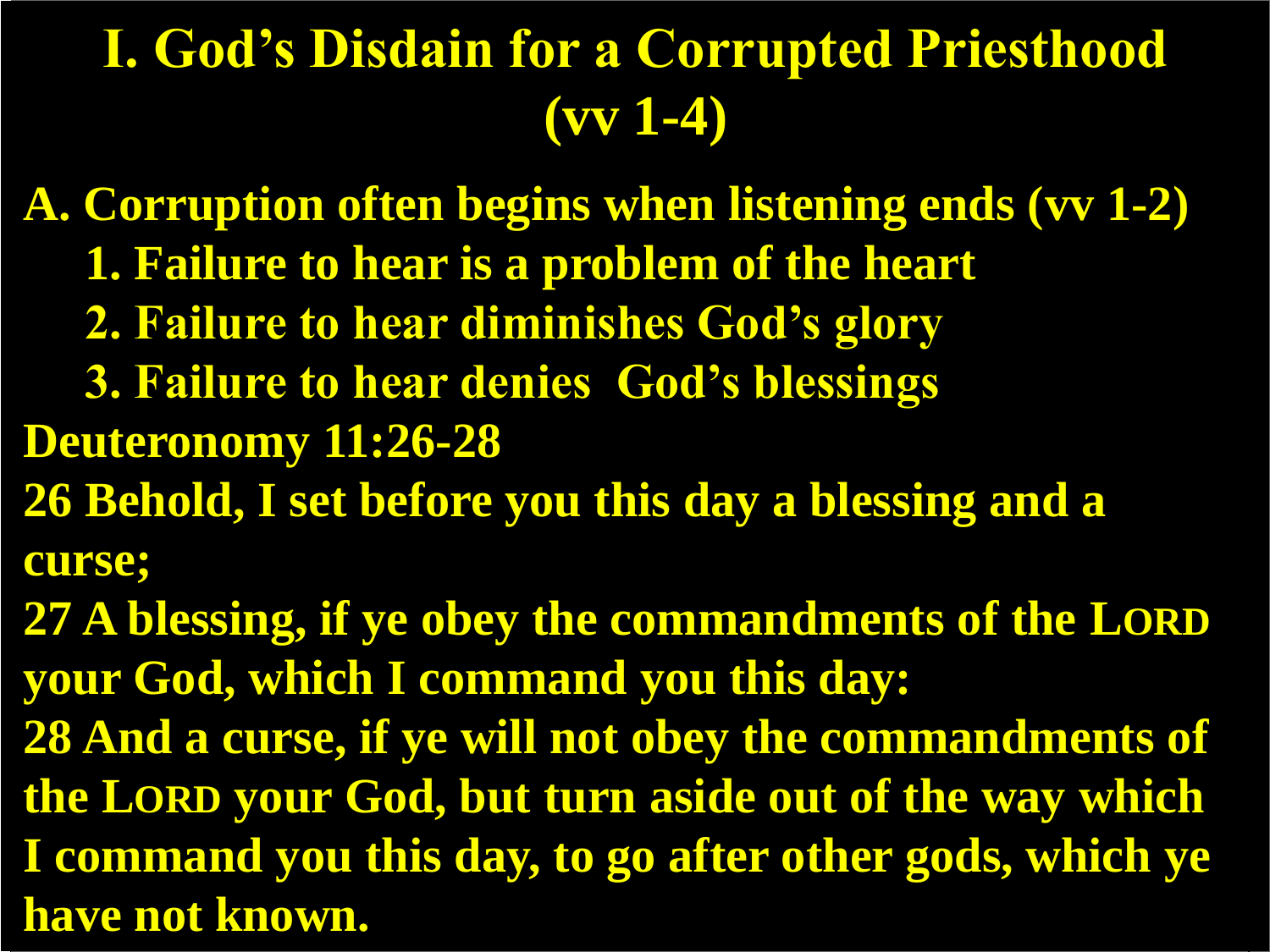#### **I. God's Disdain for a Corrupted Priesthood (vv 1-4)**

- **B. Corruption brings a price to be paid (v 3)**
	- **1. God's ear will be turned away**
- **Isaiah 59:2**
- **But your iniquities have separated between you and your God, and your sins have hid his face from you, that he will not hear.**
	- **2. Others may pay the price**
- **Isaiah 30:17**
- **One thousand shall flee at the rebuke of one; at the rebuke of five shall ye flee: till ye be left as a beacon upon the top of a mountain, and as an ensign on an hill.**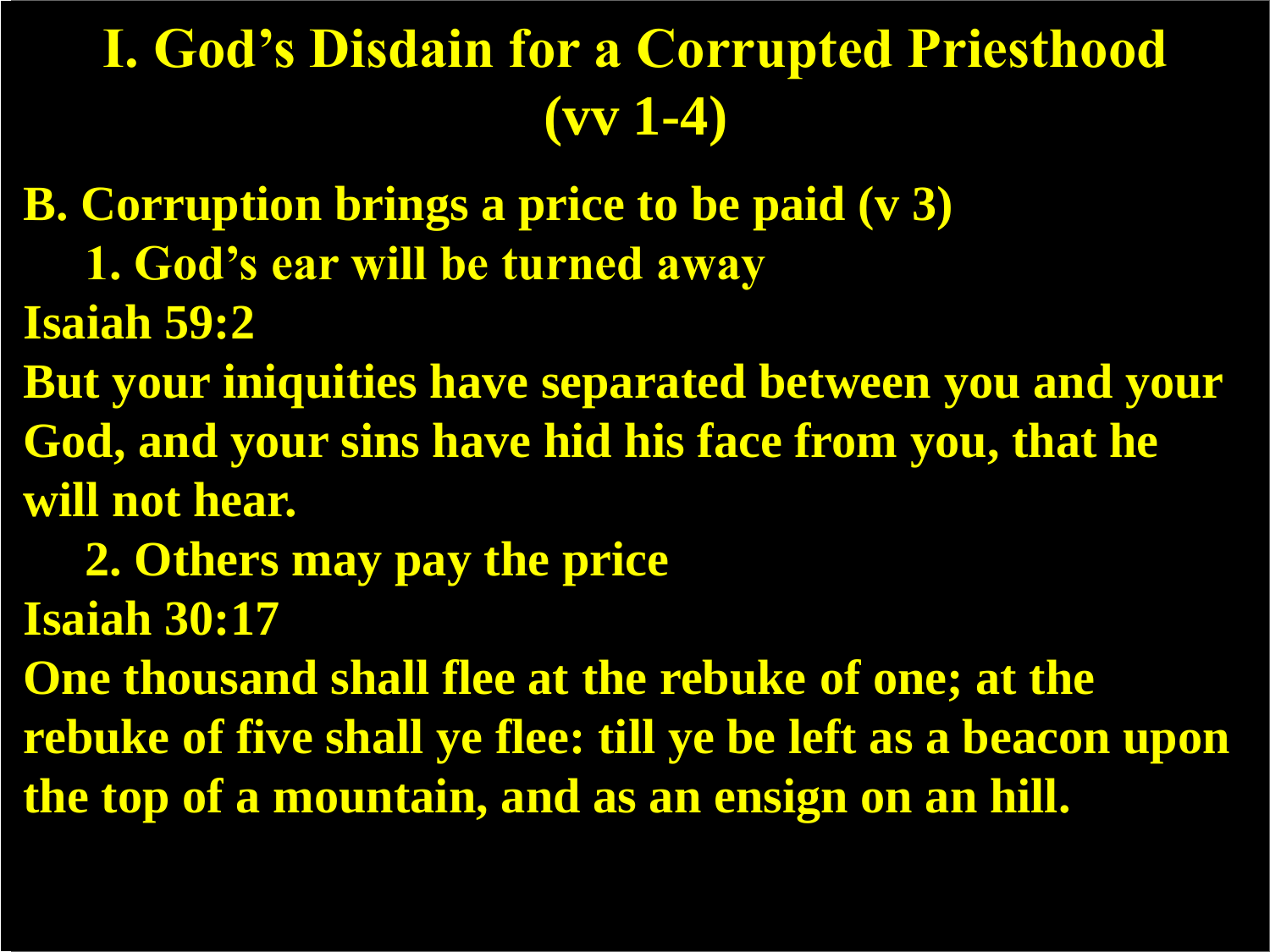#### **I. God's Disdain for a Corrupted Priesthood (vv 1-4)**

- **C. Corruption brings exposure to God's holiness 1. Corruption will bring extreme judgment Leviticus 22:9**
- **They shall therefore keep mine ordinance, lest they bear sin for it, and die therefore, if they profane it: I the LORD do sanctify them.**
	- **2. Corruption will cost you your place of ministry**
	- **3. Corruption will be overcome by God's plan**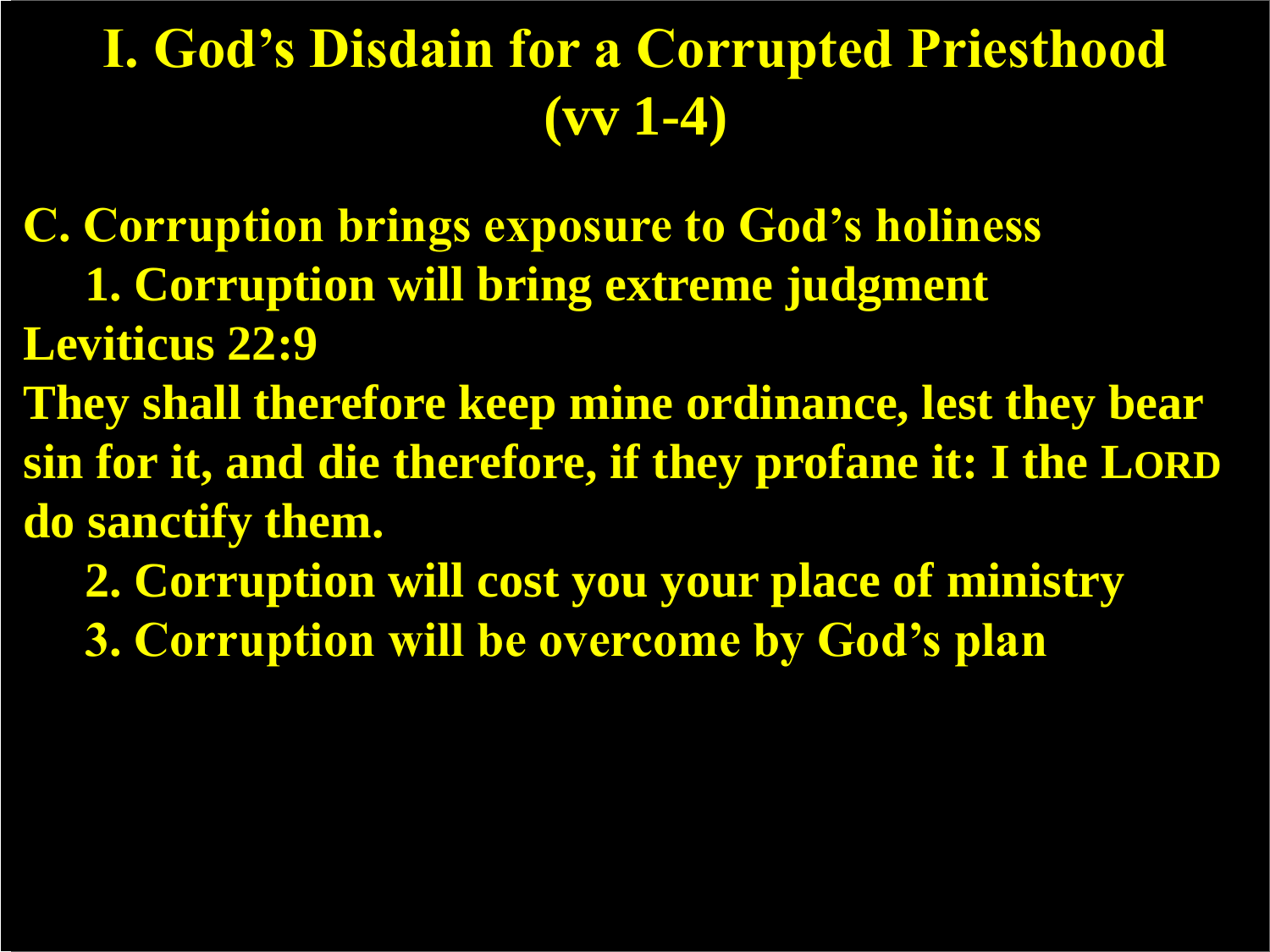#### **II. God's Delight in a Righteous Priesthood (vv 5-7)**

**A. A righteous priest will have the right view of God (v 5) 1. A realization of who is in charge 2. A realization of proper fear Psalm 111:10 The fear of the Lord is the beginning of wisdom: a good understanding have all they that do his commandments: his praise endureth for ever. 3. A realization of proper reverence**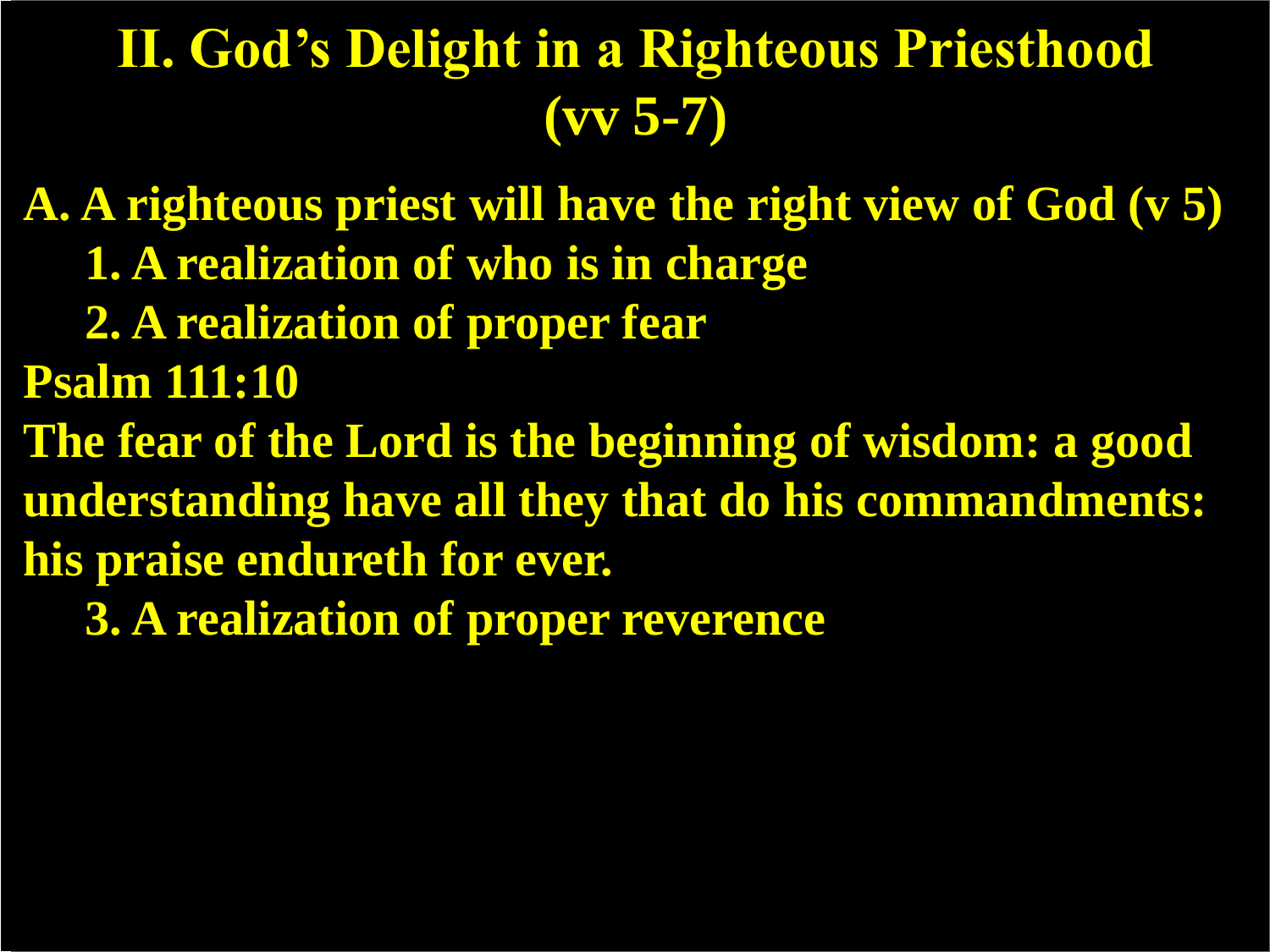#### **II. God's Delight in a Righteous Priesthood (vv 5-7)**

**B. A righteous priest will have a proper testimony (v 6) 1. A testimony of truth 2. A testimony of right speech 3. A testimony of influence 2 Corinthians 1:12 For our rejoicing is this, the testimony of our conscience, that in simplicity and godly sincerity, not with fleshly wisdom, but by the grace of God, we have had our conversation in the world, and more abundantly to youward.**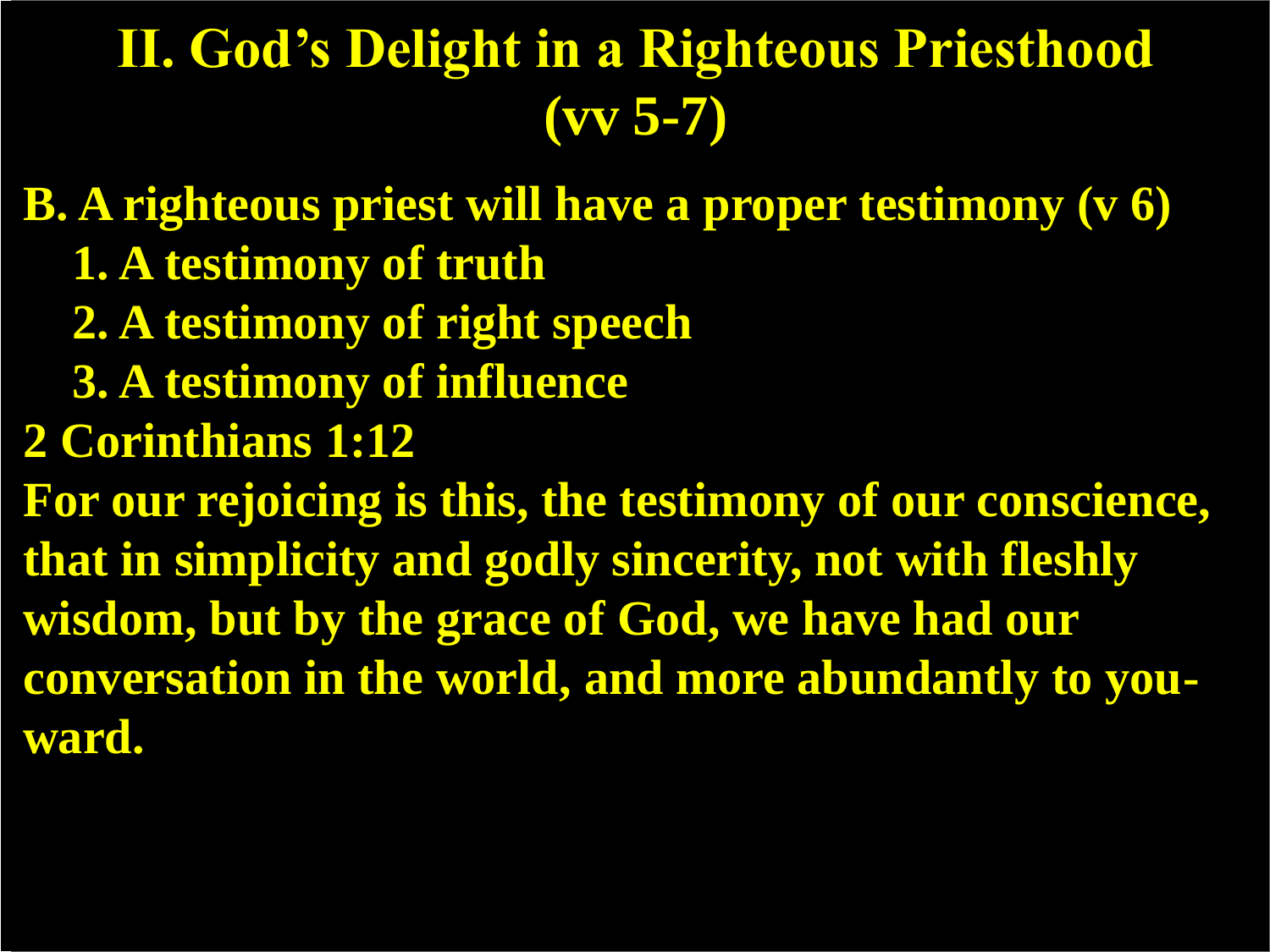### **II. God's Delight in a Righteous Priesthood (vv 5-7)**

- **C. A righteous priest will have knowledge (v 7) 1. A working knowledge of God's Word**
- **2 Timothy 2:15**
- **Study to shew thyself approved unto God, a workman that needeth not to be ashamed, rightly dividing the word of truth.**
	- **2. A willingness to share His knowledge**
- **Acts 18:26**
- **And he began to speak boldly in the synagogue: whom when Aquila and Priscilla had heard, they took him unto them, and expounded unto him the way of God more perfectly.**
	- **3. A worthwhile call**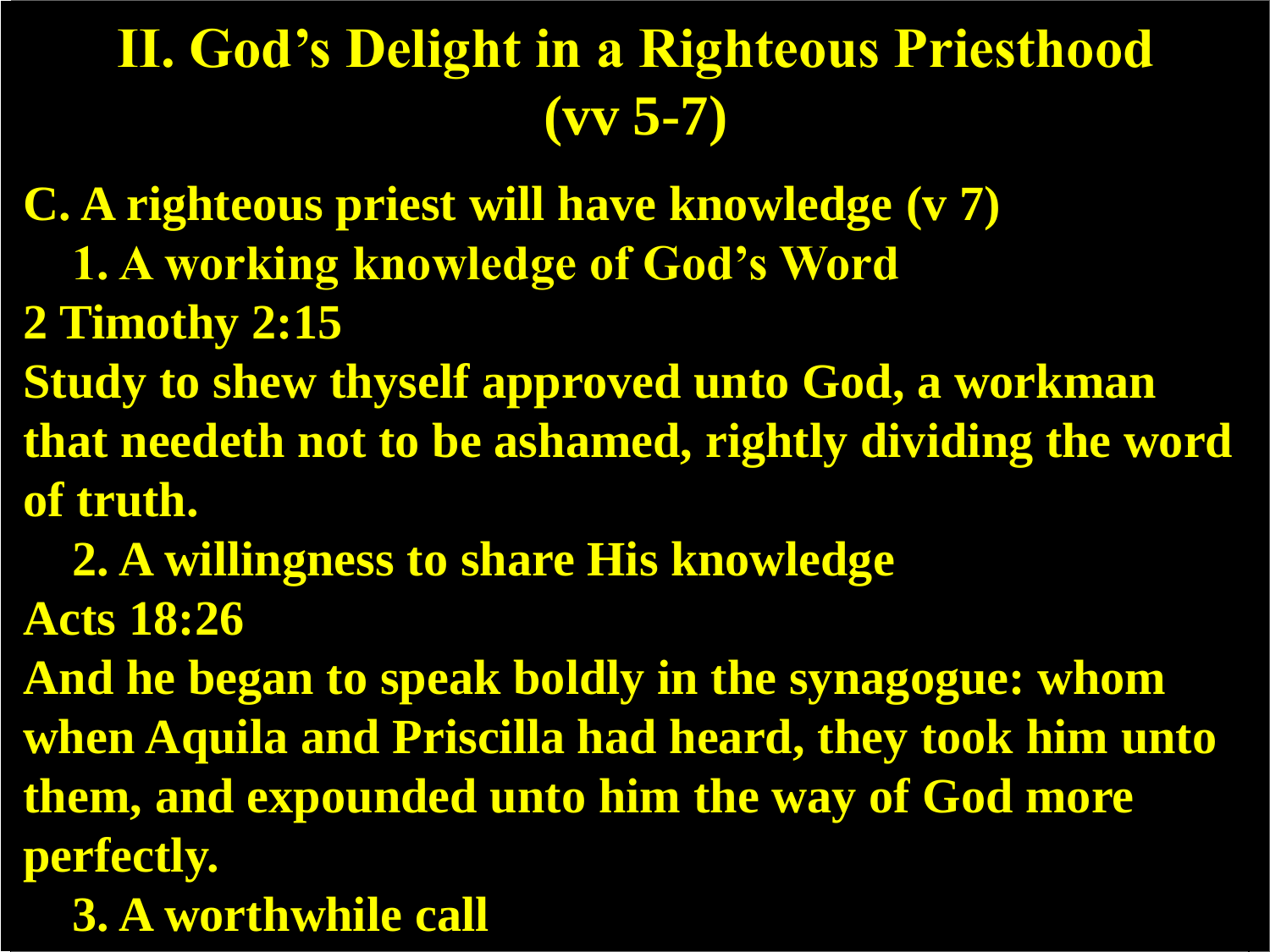### **III. God's Determination Concerning Priestly Corruption (vv 8-9)**

**A. God's judgment resulted from a vast departure (v 8) 1. A departure from their call 2. A departure from their obedience** 

**B. God's judgment resulted from misrepresenting His Word (v 9)**

 **1. God's Word is fixed** 

 **2. God's Word is to be proclaimed as is** 

**James 3:17**

**But the wisdom that is from above is first pure, then peaceable, gentle, and easy to be intreated, full of mercy and good fruits, without partiality, and without hypocrisy.**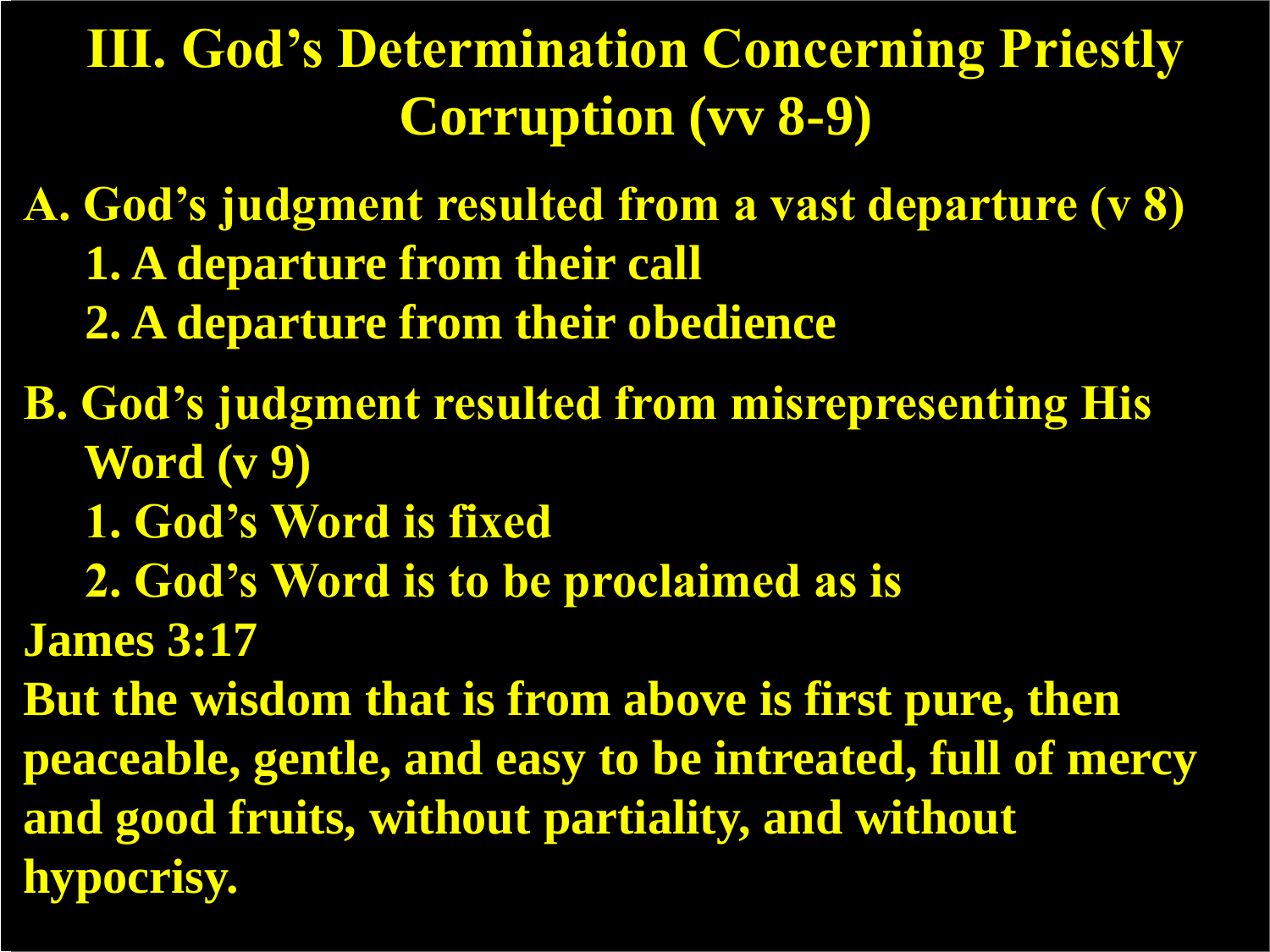### **III. God's Determination Concerning Priestly Corruption (vv 8-9)**

**C. God's judgment resulted in a lost testimony 1. But a testimony can be regained through humbleness**

**James 4:6**

**But he giveth more grace. Wherefore he saith, God resisteth the proud, but giveth grace unto the humble.**

 **2. But a testimony can be regained through repentance** 

**Revelation 3:19**

**As many as I love, I rebuke and chasten: be zealous therefore, and repent.**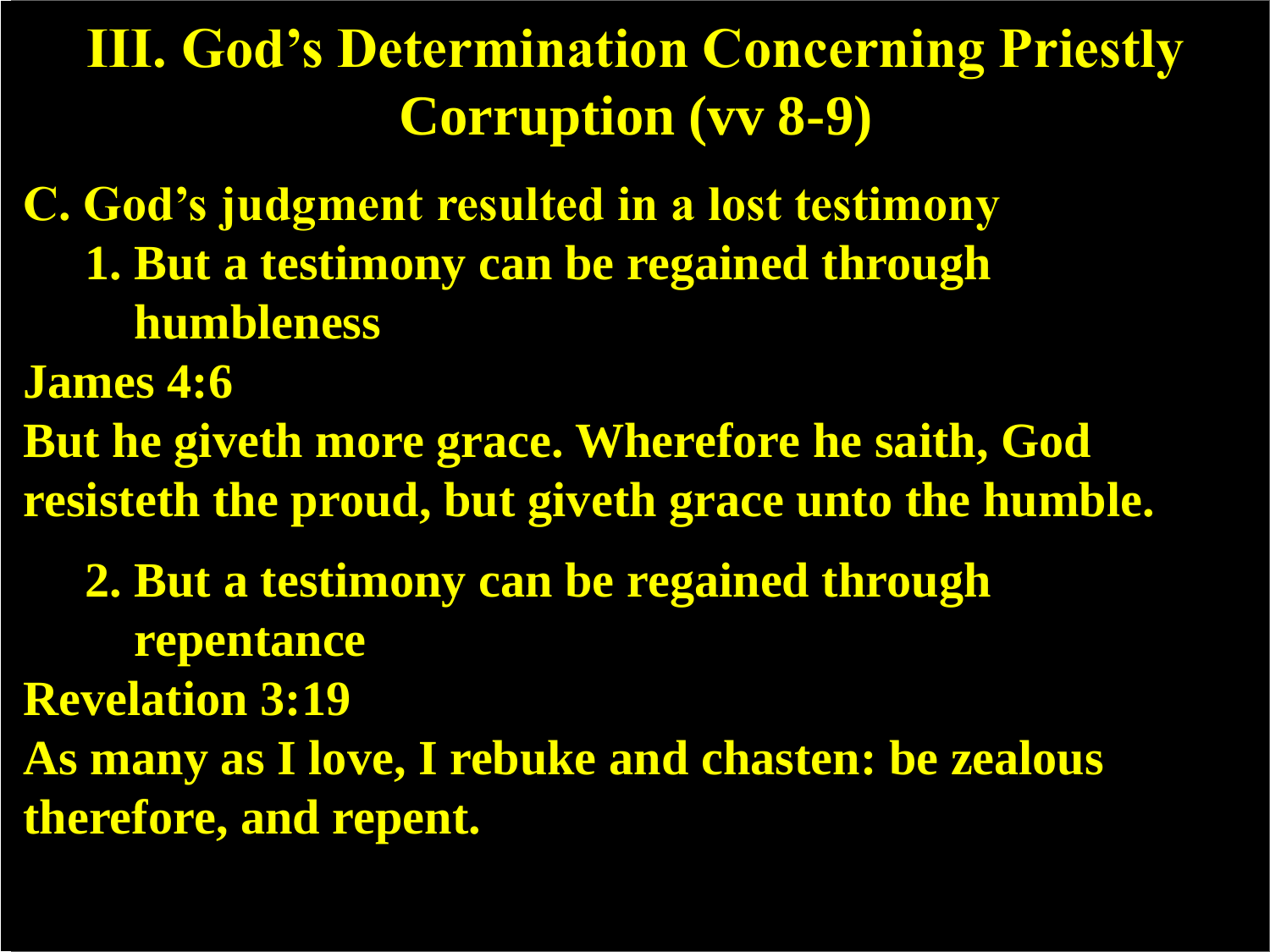### **III. God's Determination Concerning Priestly Corruption (vv 8-9)**

**C. God's judgment resulted in a lost testimony – continued** 

 **3. But a testimony can be regained by grace**

**2 Corinthians 9:8**

**And God is able to make all grace abound toward you; that ye, always having all sufficiency in all things, may abound to every good work:**